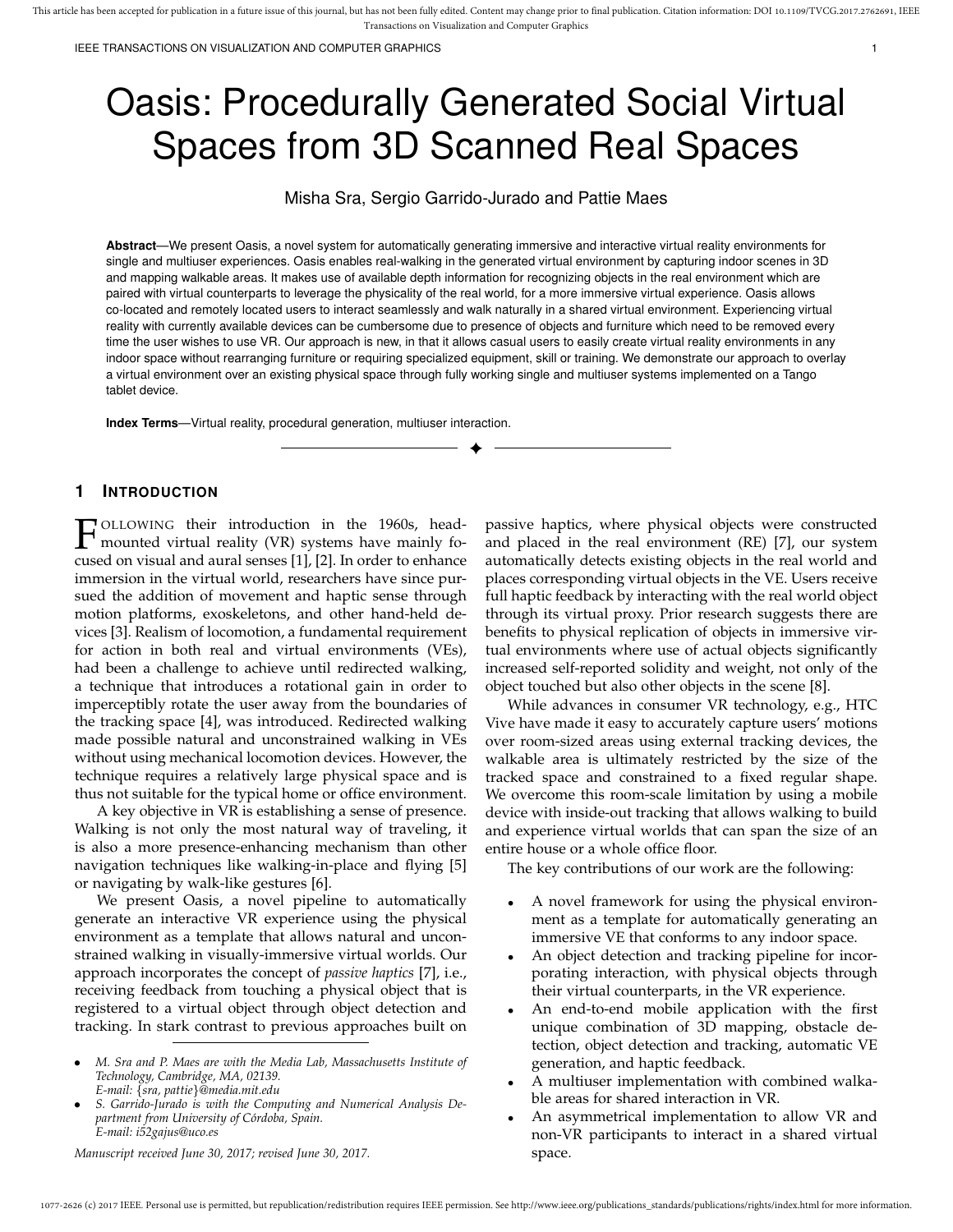IEEE TRANSACTIONS ON VISUALIZATION AND COMPUTER GRAPHICS 2

We believe our framework is the first of its kind to deliver an easy and automated mechanism for procedurally creating interactive VEs for single and multiuser experiences without any physical space shape or size limitations. Our system goes beyond the initial 3D mapping of the real world environment that detects planar surfaces (walls, floors, tabletops etc.) and adds object recognition and tracking which is missing from existing devices that also map the real world, e.g., Hololens<sup>1</sup>, Occipital Bridge Engine<sup>2</sup>. With Oasis, users can create their own VR experiences, turn their living rooms into space stations, walk through the Grand Canyon with a friend or go for a stroll on Mars within minutes. We contemplate the use of our system in gaming and storytelling, education, remote tourism, architectural walkthroughs, training, and simulation. For example, space in a museum with passive haptic objects could be used to immerse visitors in any historical time period. Safety training through simulated rescue operations in replica environments is another area of interest. Generating exotic environments for watching sunsets from the comfort of a user's home could provide relaxing escapes from reality.

We demonstrate our system through the generation of four different virtual worlds based on 3D scans of physical spaces for single and multiuser experiences.

# **2 RELATED WORK**

The work presented in this paper attempts to simplify and automate the process of creating interactive VEs by using the real world as a template. Our system allows anyone who can use a mobile device to be able to build a VR experience compared to existing VR authoring tools that require programming and 3D modeling skills. We summarize below a few most directly related works.

## **2.1 3D reconstruction and object detection**

The appearance of low-cost range sensors, such as the Microsoft Kinect, has provided easy access to fast and robust 3D reconstruction. KinectFusion [9] and its variants [10], [11] are among the most popular techniques for hand-held scanning of indoor scenes. More recently, a Tango<sup>3</sup> tablet with an integrated depth camera and inertial sensors has been used for virtual and augmented reality applications [12]. Similar to 3D reconstruction, object detection has also benefited from the availability of low-cost depth cameras. Many new approaches that use RGBD data from depth sensors have been proposed for object detection [13], [14], and they generally provide more robust detection than possible with 2D images. The Sliding Shapes detector [15] extends the 2D sliding window approach for object detection in images to depth maps. A window is moved along the 3D space in a point cloud and evaluated by a classifier at each position. An ensemble of exemplar SVMs (Support Vector Machines) is used to decide if the window contains an object.

## **2.2 Real walking in VR**

Natural walking is a desired feature in many VR applications [5] but remains a challenge because of space and tracking requirements. Redirected walking makes natural walking in VEs possible by tracking and manipulating the user's real world trajectory [4]. The recently introduced consumer HTC Vive $^4$  system allows a user to move in a small tracked space with a maximum size of  $5 \times 5$  m. For small spaces, low cost depth sensors have been used to track users [16]. The idea of applying 3D analysis to determine walkable area is outlined by Nescher [17] although its implementation is not presented. Change blindness, a perceptual phenomenon that occurs when a person fails to detect a visual change to an object or scene was used to allow a user to walk through a virtual environment that is an order of magnitude larger than the physical space [18].

## **2.3 Passive Haptics in VR**

Passive haptics have been shown to both enhance immersion in VR and also make virtual tasks easier to accomplish by providing haptic feedback [19]. Adding representations of real objects, that can be touched, to immersive VE enhanced the feeling of presence in those environments [8]. Low-resolution physical models made of styrofoam and plywood were found to significantly improve presence [7]. TurkDeck used "human actuators" to operate physical props in real-time [20]. Substitutional Reality pairs every physical object surrounding a user to a virtual counterpart [21]. In Annexing Reality [22], the system detects simple geometry primitives (e.g., cylinders, cones) from objects placed on a table to match known virtual objects.

## **2.4 Adaptive Systems**

HTC Vive is a recently introduced consumer VR device that allows developers to create experiences using natural locomotion in a room sized space. The Vive Lighthouse tracking system requires users to manually trace out a play area, clear of furniture and obstacles, using the included hand-held devices. If the area is oddly shaped, the largest square or rectangle (maximum size 15'x15') that can fit in the space is chosen and the VR app is loaded accordingly. Hololens and Occipital Bridge Engine, both augmented reality (AR) devices, analyze the user's physical environment to find flat surfaces like a wall or a couch seat to determine potential locations for placing virtual objects in the real world, as described in FLARE [23]. SnapToReality [24] presents a related AR system where edges and planes in the physical environment are detected for aligning virtual content placement.

We designed our system to overcome the limitations of existing VR experiences that incorporate passive haptics or natural locomotion. Unlike the Vive, the Oasis tracked physical area can be regular or irregularly shaped, e.g., a square or an octagon with a hole with no limitation on size. The user does not need to prepare a play area in their living room by rearranging furniture as our system uses any given physical space as input and automatically layers a corresponding virtual world above it. While the

4. HTC Vive.<https://www.htcvive.com/>

<sup>1.</sup> Hololens.<https://www.microsoft.com/microsoft-hololens/en-us>

<sup>2.</sup> Occipital.<http://structure.io/developers#bridge>

<sup>3.</sup> Tango.<https://developers.google.com/tango/>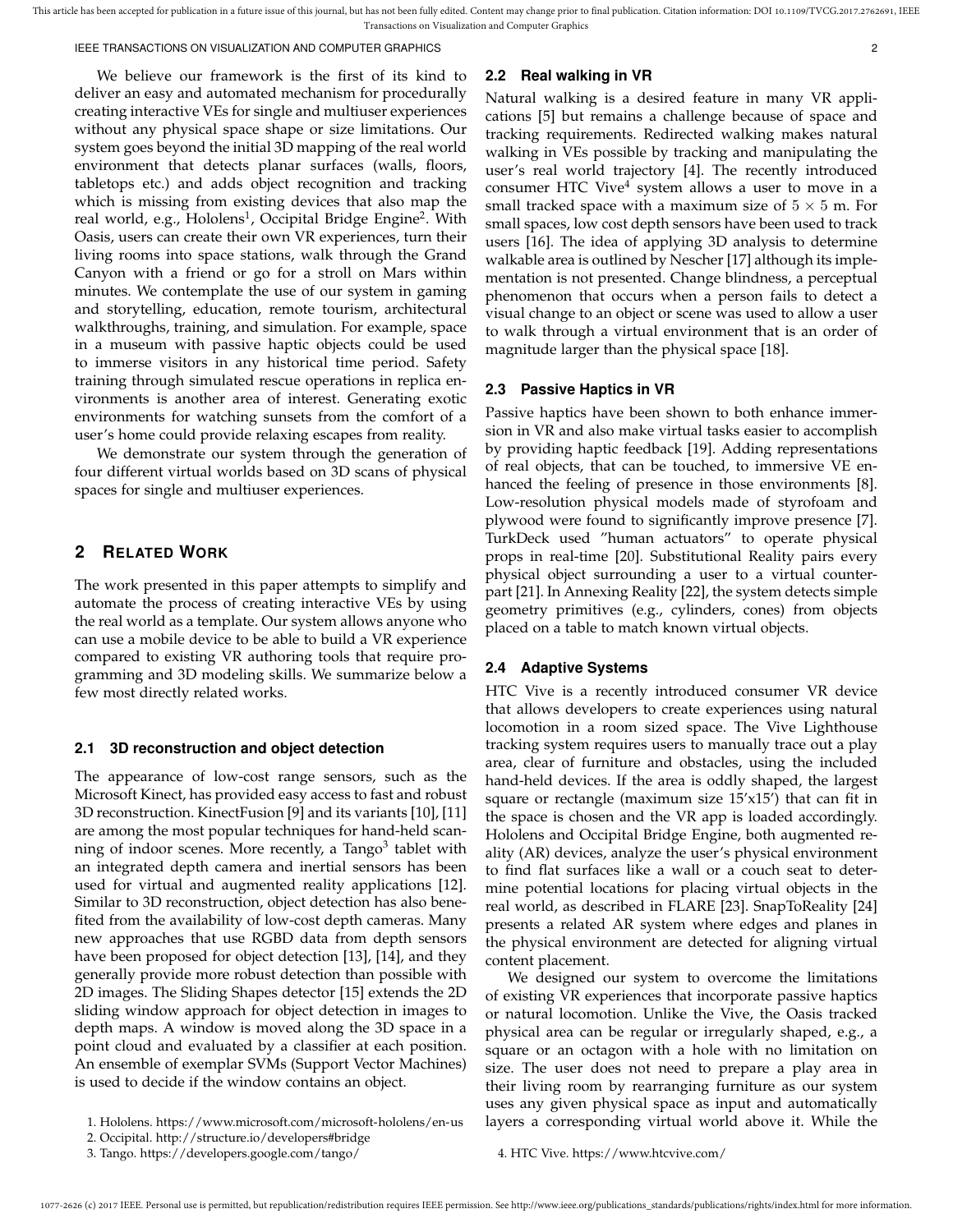IEEE TRANSACTIONS ON VISUALIZATION AND COMPUTER GRAPHICS 3



Fig. 1. Steps of the proposed system shown in order of progression from left to right. (a-b) We start with creating a 3D map of the real environment. (c) We detect the walkable area in the input 3D map to determine where the user can move freely. The generated virtual world is created according to the estimated walkable area in the point cloud. (d) Inset shows a user navigating the generated virtual environment by walking in the real environment, while visually experiencing it through a Tango HMD.

Vive is tethered to a PC and the user needs to stay within the Lighthouse tracked volume, users in our system are free to move from room to room to generate large virtual worlds. This is possible because of the Tango inside-out tracking and does not need an external tracking system.

Even though we analyze the physical environment for planar surfaces, similar to the Hololens or Occipital, we use the output as a template to create a complete virtual environment, with visual indications of where a user can and cannot go. Since the VR user cannot see the physical world, we must build our virtual world to provide safe travel for all users, whether in the same physical space or remotely located. We go further, and add interaction with automatically detected real world objects through their virtual counterparts, something neither of the above mentioned devices does. While current object recognition systems can achieve remarkable recognition performance for individual classes, e.g., chairs in our case, the simultaneous recognition of multiple classes remains a major challenge. We focus on recognizing only one class of objects as our primary goal is to demonstrate user interaction with daily objects in their natural environment through passive haptics either for single or multiuser scenarios.

Our target space is home or work environments where it is impractical to radically rearrange furniture, build matching props, or use "human actuators". We have not found any approach like ours in the literature that automatically generates a VE using physical space as input with walkable area segmentation, object detection, and object tracking for passive haptics.

#### **2.5 Social VR and Asymmetrical VR**

An early form of social VR was the text-based MUDs or Multi-user Dungeons where many users shared the computing environment. While current social VR environments like Facebook Spaces $^5$  or AltspaceVR $^6$  are graphical and users can create and customize their avatars, the underlying concept of interacting with remotely located users in a shared virtual space is the same. Diamond Park was a social VR system in which geographically separated users could speak to each other and participate in joint activities like

6.<https://altvr.com>

cycling [25]. Newer systems like Metaspace I and Metaspace II allow co-located users with full-body avatars to interact in a room-scale VE with each other and with objects in the room [16]. In a simulated snowball fight, two users play the roles of 'shooter' and 'target' where roles are chosen based on the size of each user's RE [26]. This allows someone with standing room only to play with someone who has a larger tracked space in VR. The Oasis multiuser version allows co-located and remotely located users to collaborate and interact in a VE while also allowing non-VR users to participate in an asymmetrical shared virtual experience.

## **3 SYSTEM OVERVIEW**

In this section we describe our virtual reality generation system, designed for creating interactive VEs that allow users to walk and interact with objects in the real world while being visually immersed in the virtual world. The main idea is to use the physical world as a template for the VE so as to create a correspondence in scale, spatial layout, and object placement between the two spaces. Figure 1d shows a user immersed in one of the generated experiences. The user can freely walk, sit, bend down, or turn and tilt their head. A Tango device continuously tracks the user's position and provides them with a first-person view into the VE.

One main aspect of our system is that it provides the user a physical/haptic experience along with a visual and auditory one. Our system achieves this through real-walking in the VE and *passive haptics*, i.e., whenever users touch a particular object in the virtual world, they also touch a corresponding object in the real world. Figure 13b illustrates a user feeling the realness of a virtual chair in our generated VE by touching the corresponding real chair and sitting down.

The system automatically detects walkable areas (WAs) of any shape and size from 3D scan data allowing users to walk freely using inside-out tracking in the WAs. This is unlike existing approaches for walking to navigate in a VE that require a tracking system tied to a fixed size tracked space. Our use of object detection for passive haptics is also different from previous systems where the RE is constructed with low resolution physical props to match the design of the VE [7].

<sup>5.</sup><https://www.facebook.com/spaces>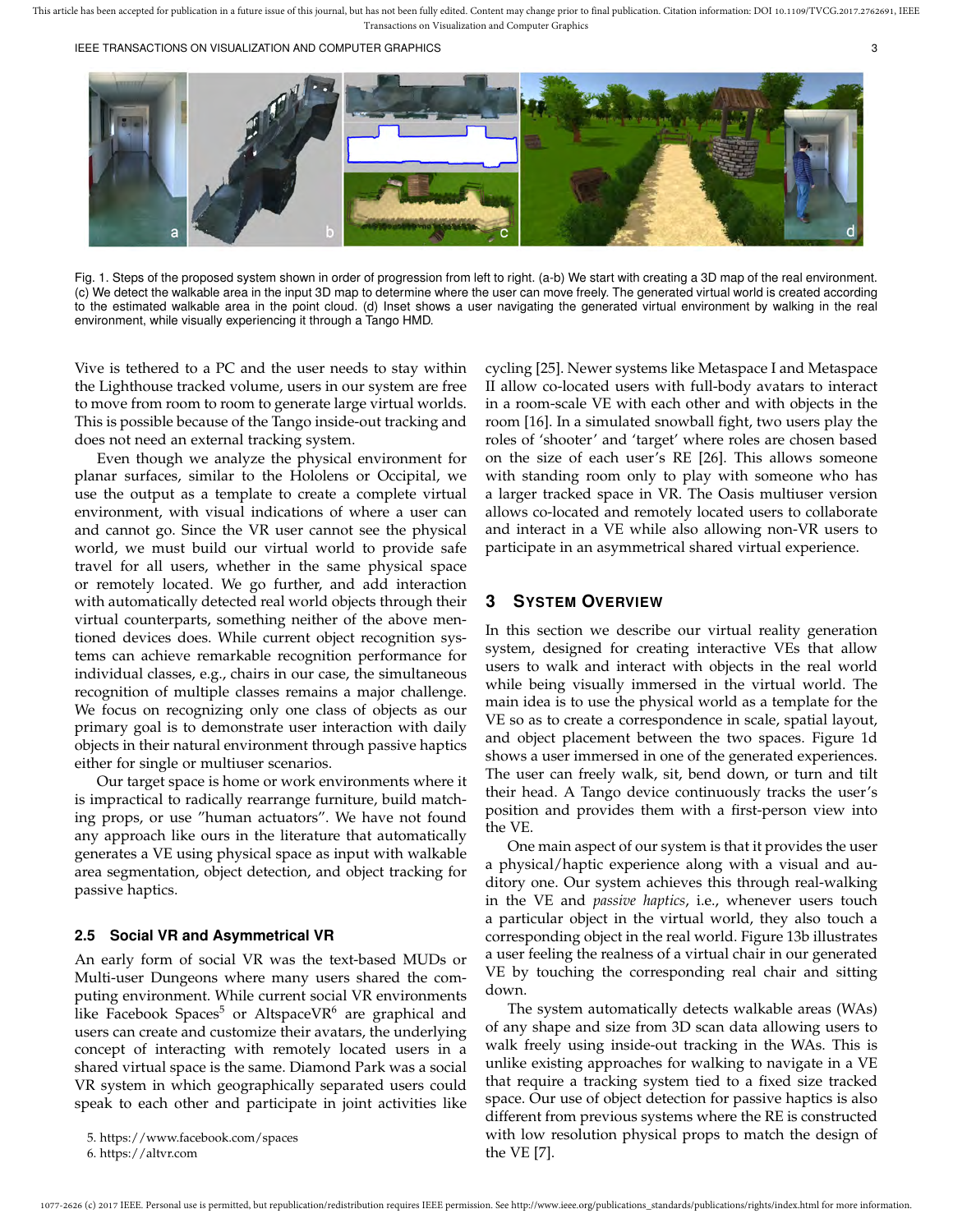IEEE TRANSACTIONS ON VISUALIZATION AND COMPUTER GRAPHICS 4



Fig. 2. Full process diagram starting with a 3D scan of the real environment (bottom left) to the user walking with an HMD in the generated virtual environment (top right). Green boxes represent data while white ones represent sub processes in our system.

Oasis allows users from different physical environments to connect, interact, and play in a shared virtual world that has been adapted to each user's space. We consider three scenarios for interaction between co-located and remotely located users: 1) where several users share the same RE, 2) where the users share the same VE but they are located in different REs, and 3) an asymmetrical case where non-VR users participate in the VR experience through a standard PC or tablet device. Oasis automatically handles the different REs and creates a single virtual world that is shared by all users where they can interact in real time.

The software pipeline (Fig. 2) includes: (i) building a 3D map of all the REs using a Tango device, (ii) analyzing the 3D data to determine WAs, i.e., spaces that are free of obstacles like walls or furniture, (iii) creating combined WAs for multiuser scenarios, (iv) using the depth data from the RE scans to do object detection and tracking, (v) using the mapped WAs to procedurally generate a VE, (vi) placing virtual models of detected objects in the VE, and (vii) tracking the users and the objects in real-time as they interact with the VE and with one another through the Tango placed in a viewer to function as a head-mounted display (HMD). In the multiuser cases, the position of each user in the VE is shared over the network with all users and communication between users happens over Discord. 7

Oasis allows three types of interactions with the procedurally generated VE, namely (i) interaction with digitally created elements, (ii) interaction with elements that have real world counterparts, and (iii) interaction between users. Digitally created elements, e.g., wildlife, respond to the user's presence. Thus, interaction with them is based on the user's location in the VE as well as the user's proximity to the virtual elements. For objects that have real world counterparts, e.g., the chair, once the user puts on the HMD, the physical objects are never seen directly, only felt. Interaction with them happens through their virtual representations. Finally, interaction between users is implemented based on their relative position and orientation in the VE.

# **4 TECHNICAL DETAILS**

In this section, we describe the key components of our system.

## **4.1 Walkable Area (WA) Detection**

The main input for our system is a 3D reconstruction of the physical environment. For acquiring input data, we use the Tango device which features a motion and depth sensing camera to create a 3D map of the environment. The integrated sensors continuously return the 3D position and orientation of the device producing a registered point cloud of the environment in real-time. A point cloud created through any other 3D scanning technique or device would also be valid input for our system.

We detect the walkable area in the reconstructed 3D model and use it to procedurally generate a virtual world. For remotely located users with dissimilar physical spaces, a walkable area is determined individually for each RE and then combined as detailed in Section 4.2.

Figure 3 illustrates how we determine the walkable area, the space that is free of obstacles like furniture, in the 3D map of a living room. We focus on detecting open space and use boundary elements (Section 4.3.2) to create a visual barrier between the detected open space and the obstacles like furniture or walls. We begin by pre-processing the input point cloud,  $\mathcal{P} = \{ \mathbf{x}_i \in \mathbb{R}^3 \}$ , which involves removing isolated components with bounding diameters smaller than an empirically determined minimum size of 2 cm. Using the pre-processed point cloud, we separate the floor from the rest of the elements in the RE, i.e., furniture, walls and other obstacles. The floor isolation is achieved by fitting a plane  $Q$  to the points in  $P$  using RANSAC sample consensus.

The floor point cloud,  $P_{floor}$ , is composed of those points in  $P$  with a distance to plane  $Q$  shorter than a threshold  $\varepsilon$ , i.e.,  $\mathcal{P}_{floor} = {\mathbf{x}_i \in \overline{\mathcal{P}} \mid \mathfrak{D}(\mathcal{Q}, \mathbf{x}_i) < \varepsilon}$ , where D is the orthogonal distance function between a plane and a point. A minimum distance of  $\varepsilon = 0.05$  m was employed in the processing of the 3D reconstructed models of our indoor scenes.

The rest of the points in  $P$  belong to potential obstacles. Objects that are above the user's head, like the ceiling, do not impact the WA and are ignored since there is no possibility of collision with them. We define the point cloud of obstacles as  $\mathcal{P}_{obst} = {\mathbf{x}_i \in (\mathcal{P} - \mathcal{P}_{floor}) \mid \mathfrak{D}(\mathcal{Q}, \mathbf{x}_i) < h},$ where  $h$  is the minimum height. The value of  $h$  can be incremented if we want to consider the possibility of a user jumping in the VE. Figures 3b and 3c show  $\mathcal{P}_{floor}$  and  $\mathcal{P}_{obst}$ respectively.

A top view of the WA provides a simplified representation while maintaining the important information needed to replicate the space in the generated VE. To get the top view image,  $I_k$ , of a point cloud  $\mathcal{P}_k$ , we project the 3D points onto the floor plane Q.

Figures 3(d-e) show the top binary images for the floor and obstacle point clouds, i.e.,  $I_{floor}$  and  $I_{obst}$ .

By combining these two binary images we obtain a top view of the WA in the RE. We combine the images as  $I_{WA} =$  $I_{floor}(1-I_{obst}).$ 

 $I_{WA}$  represents the areas in the 3D reconstructed model where a floor has been detected and there are no obstacles

1077-2626 (c) 2017 IEEE. Personal use is permitted, but republication/redistribution requires IEEE permission. See http://www.ieee.org/publications\_standards/publications/rights/index.html for more information.

This article has been accepted for publication in a future issue of this journal, but has not been fully edited. Content may change prior to final publication. Citation information: DOI 10.1109/TVCG.2017.2762691, IEEE Transactions on Visualization and Computer Graphics

<sup>7.</sup><https://discordapp.com/>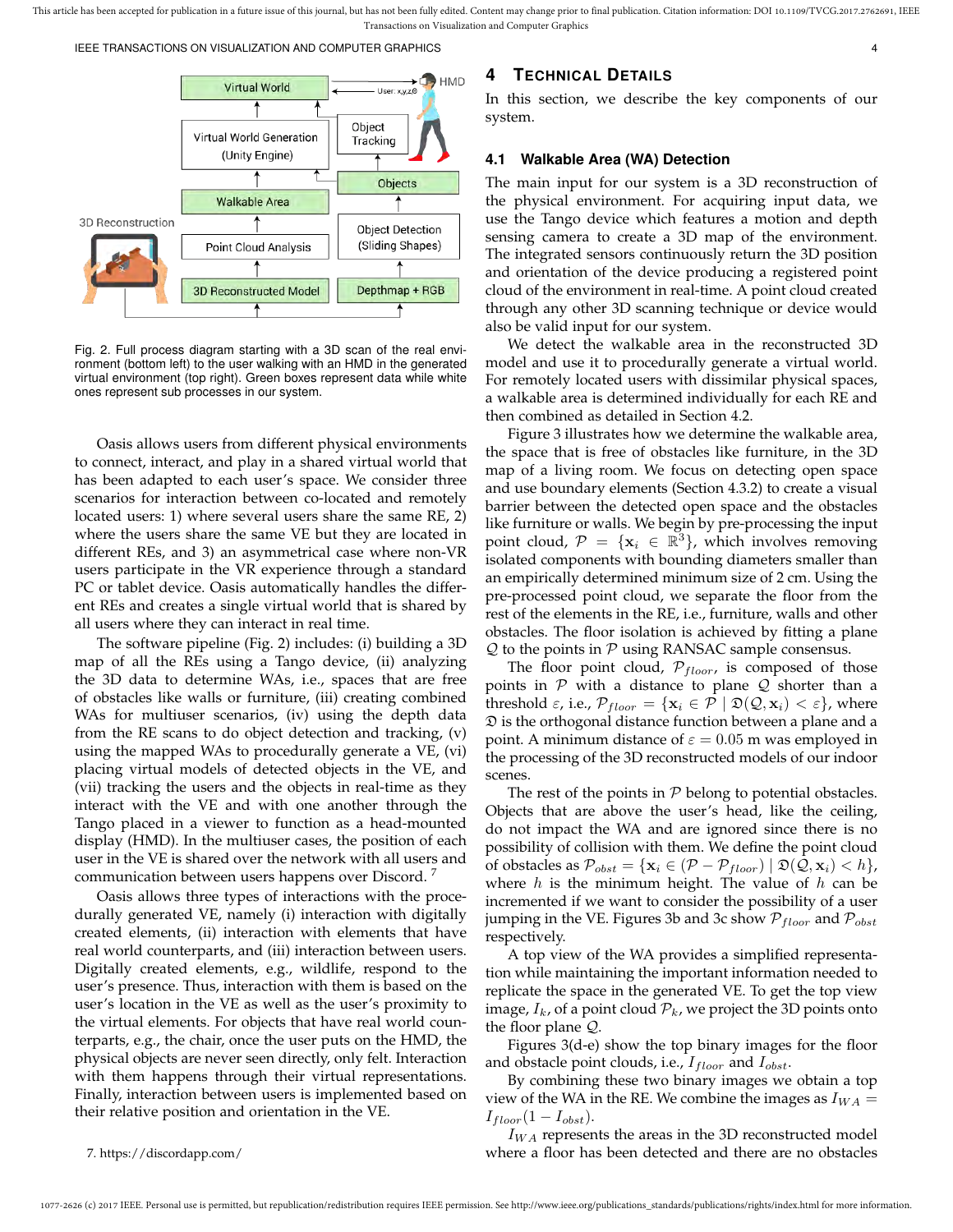IEEE TRANSACTIONS ON VISUALIZATION AND COMPUTER GRAPHICS 5



Fig. 3. Walkable area detection. (a) 3D reconstructed model. (b-c) Floor and obstacle point clouds. (d-e) Top views of the floor and obstacles. (f) Segmented walkable area using d and e. (g) Contour of detected walkable area.

like walls or furniture (Fig. 3f). The rest of the space outside this area is occupied by an obstacle or its status is unknown. We use this binary image as a guide for generating the VE. To account for errors in reconstruction and tracking, we apply an erode filter to shrink the WA. This increases the distance between the WA and the obstacles in the environment for a safer immersive experience. To segment the exact boundaries of the WA for the VE generation process, we detect contours in  $I_{WA}$  (Fig 3g) and only keep the one which outlines the largest WA in the environment. When present, we keep internal contours representing holes in the WA, as they can lead to the generation of interesting VEs such as inland lakes or craters.

## **4.2 Combined Walkable Area Estimation**

One of the available multiuser modes in Oasis consists of two or more users sharing the same VE but different REs. We combine the different WAs of each RE into a single joint WA that is then used by all participants, as shown in Figure 4. This is useful for scenarios where users need to cooperatively do a task in VR which requires them to be in close proximity. Unlike current social VR experiences where teleportation is a common navigation mechanic, our goal is to allow all participants to use real walking to navigate the VE. While real walking can lead to a more natural shared VR experience, there are implementation challenges related to creating a combined WA due to the differences in the size and shape of each user's RE.

The simplest solution is combining the WAs by arranging them near one another without intersection as shown in Figure 4c and d. This way, users can see each other in the VE from their own WA but they cannot interact closely because there is no overlapping physical space that maps to shared virtual terrain. This solution limits the interaction possibilities between users as they cannot walk over to each other's space. However, it is convenient in cases where direct user interaction is not essential and conserving the maximum size of each WA is important.

A more challenging case involves merging the different WAs into a single WA such that the common physical space is maximized for each user. In other words, the combined WA is the intersection of all the individual WAs with the largest area as shown in Figure 4g. This means that most users will not be able to use the full extent of their individual WA in favor of maximizing the global shared space for

all the participants. This is necessary when users need to interact with one another and the interactions require proximity in the VE.

To find the maximum intersection between two WAs, all possible 2D translations and rotations of one WA relative to the other are considered. In practice, the number of combinations can be huge making the search of the largest intersection considerably slow. Consequently, we first perform a coarse search using low resolution WAs and higher increments in translation and rotation. Concretely, we consider translation increments of  $5cm$  and rotation increments of 1 degree. Once we find an optimal coarse intersection, we refine it using the original higher resolution WAs with smaller increments in translation and rotation around the coarse solution.

Oasis generates a multiuser VE from the combined WA and shares it with all the users. To create a combined WA, all individual WAs must be available beforehand. This process takes only a few seconds though the time taken can increase as the number of users increases. When there are more than two REs, the search space grows exponentially. It is thus preferable to add a new WA incrementally by finding its intersection with the last combined WA to minimize the time taken for creating the final combined WA.

Finally, there are some special cases that need to be considered. The intersection of two WAs can generate a new WA with two (or more) spaces that are not connected. For user interaction, only one of these spaces is employed, so only the largest one is considered to estimate the largest intersection.

Furthermore, it can happen that the two spaces are connected by a narrow stripe that cannot be crossed by a person without colliding with obstacles outside the WA. This could lead to miscalculating the maximum area and, to avoid it, we estimate the area after shrinking the WA intersection by 30cm, which is enough space to allow a person to pass through.

## **4.3 Virtual World Generation**

After analyzing the 3D reconstructed model we generate the VE as described below.

We use the estimated WA as the central element for our procedural map generation. The visual aesthetic of the virtual world is determined by the design of the available set of models, textures, etc.

This article has been accepted for publication in a future issue of this journal, but has not been fully edited. Content may change prior to final publication. Citation information: DOI 10.1109/TVCG.2017.2762691, IEEE Transactions on Visualization and Computer Graphics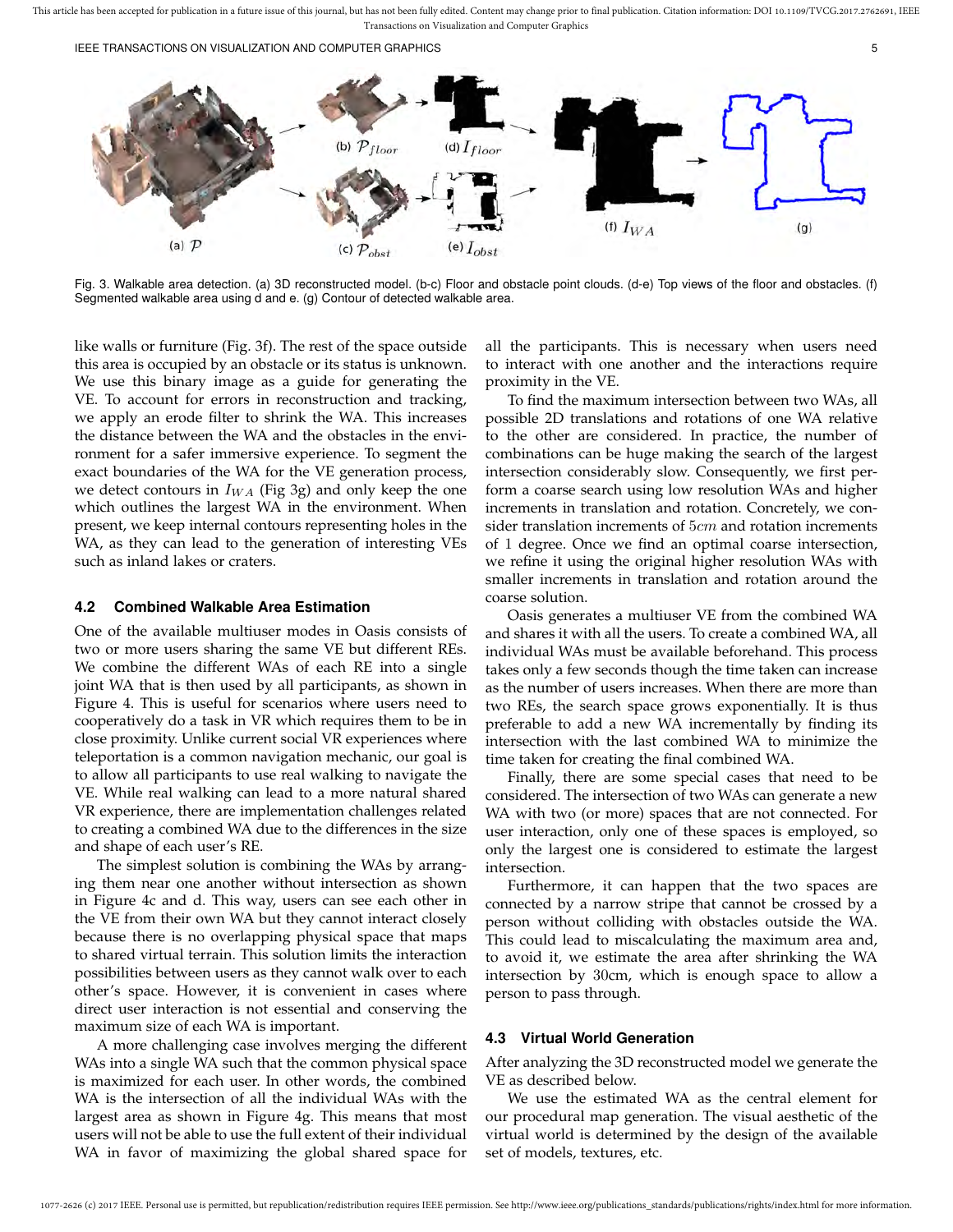IEEE TRANSACTIONS ON VISUALIZATION AND COMPUTER GRAPHICS 6



Fig. 4. Combining two WAs to create a single shared WA. (a,e) 3D reconstructions of two different REs. (b,f) Estimated WAs for each RE. (c,d) VE generated for the simplest solution of WA combination, where the two WAs are arranged next to each other without intersection. (g) Maximum intersection of the two WAs. In blue and green the WAs of (a) and (e) respectively and in pink their intersection. (h) Combined WA based on the maximum intersection, equivalent to pink area in (g). (i) VE generated using the combined WA in (h).

The generated VE is composed of three types of elements: (i) static elements, (ii) WA boundary elements, and (iii) other virtual world elements. Each type of element serves a specific purpose. It is either visual, interactive, functional or a combination thereof and impacts the user's immersive experience as described in each of the following sections.

## *4.3.1 Static elements*

Static elements are visual elements that stay at the same position, orientation, and scale following each generation of the VE. Some examples of static elements in our generated VE are the skybox, mountains in the distance, and the ground terrain (see Figure 5a). In our design, these elements are usually visible to the user from a distance and influence only the visual feel of the virtual space.

## *4.3.2 Boundary elements*

An important feature of our generated VE is the capacity of the user to move freely within the mapped WA without fear of colliding with any object or wall in the real world. This feature calls for design techniques that prevent the user from walking into occupied areas while they are visuallyimmersed in the VE.

We use virtual elements, referred to as boundary elements, that indicate areas in the virtual world the user should not access. Boundary elements are both visual and functional and, hence, the type (e.g., fence, shrub, water) of virtual items used is important. Since people do not usually walk through obstacles in the real world, we use common sense knowledge of real world behaviors as well as simple design techniques from video games to place appropriate boundary objects in generated VEs.

The output VE can be an outdoor environment (e.g., a forest or a Martian landscape) or an indoor one (e.g., a cave or a space station), independent of the type of physical environment of the user. We focus on creating virtual worlds that look and feel much bigger than the 3D mapped indoor spaces they are based on.



Fig. 5. Virtual world generation for environment in Figure 1. (a) Static elements like terrain and mountains are placed first. (b) Boundary elements like fences, and shrubs are positioned next. (c) Finally, rest of the world elements are filled in to create a VE that feels alive.

A concern in designing visually expansive spaces is that even though the users are aware that they should not pass through the boundary barriers, there is some chance that they may touch or lean on those barriers, resulting in them touching furniture or walls in the real world. The disconnect between touching, for example, a fence and touching a piece of furniture in the real world would be disruptive for immersion. A potential solution would be to use passive haptics to replace all obstacles in the real world with corresponding virtual counterparts, e.g., virtual walls for physical walls similar. This, however, would constrain the generated VEs to indoor environments. To reconcile generating large open spaces while still providing tactile feedback, we employ passive haptics for the interactive objects in the scene, e.g., a chair in this demo.

In the farm VE in Figure 5b, a wooden fence and shrubs are placed around the WA to prevent users from leaving that space. The elements visually and functionally blend in with the design of the VE and do not command any particular attention. Since, fences and shrubs are commonly used in the real world for enclosing a space, we expect the user to behave in a manner similar to their real world behavior when they encounter them in our VE. We believe, this can help prevent some, if not all, potential mishaps by keeping users within the WA.

The design and type of these boundary elements varies based on the design of the virtual world. For example, the water in Figure 6b or lava in Figure 6c acts as a virtual

This article has been accepted for publication in a future issue of this journal, but has not been fully edited. Content may change prior to final publication. Citation information: DOI 10.1109/TVCG.2017.2762691, IEEE Transactions on Visualization and Computer Graphics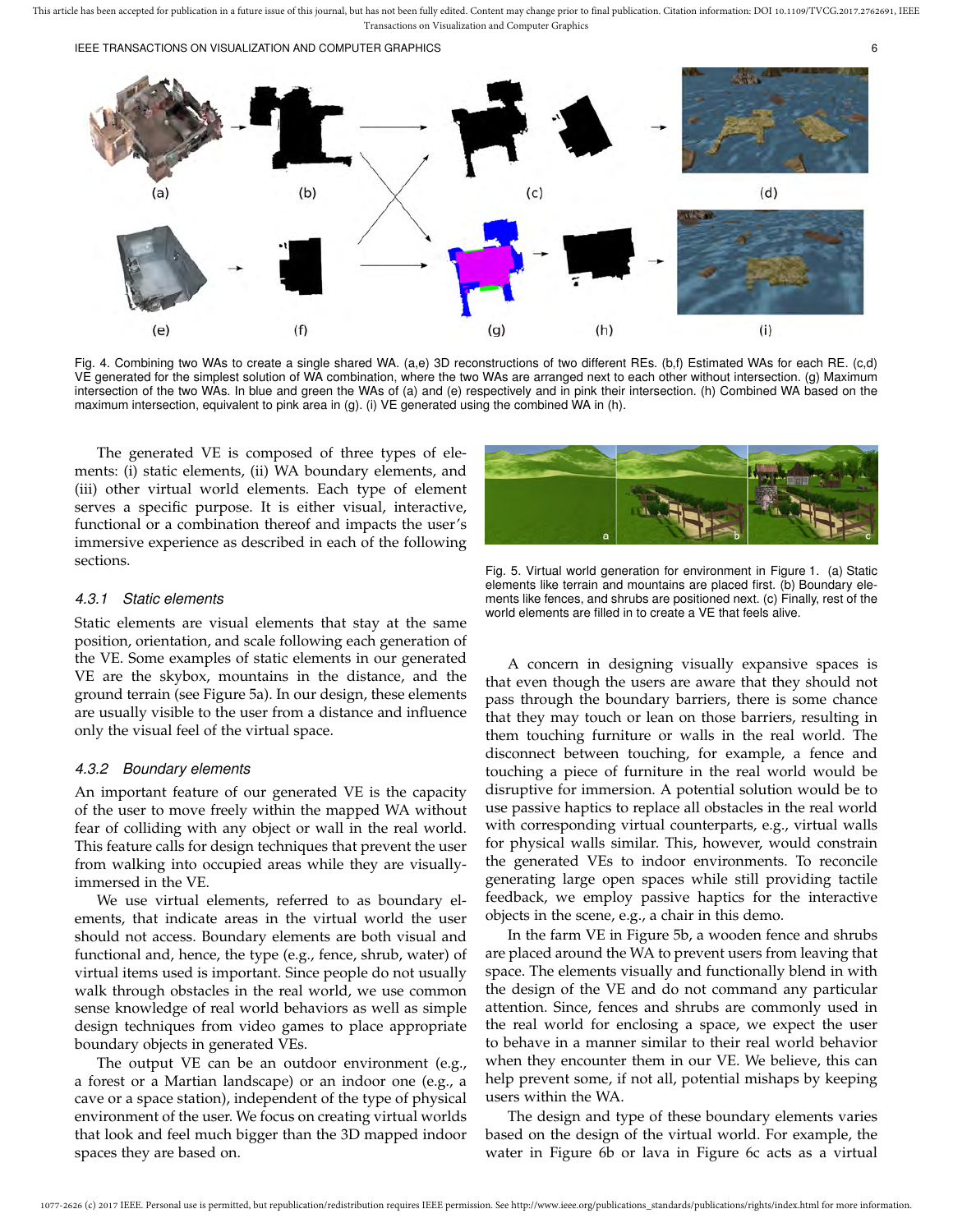#### IEEE TRANSACTIONS ON VISUALIZATION AND COMPUTER GRAPHICS 7



Fig. 6. Four different virtual worlds generated for the same real environment (Figure 3a) using different visual styles and procedural generation rules. Each world has a different set of boundary elements that are contextually appropriate, (a) fences and shrubs, (b) water, (c) lava, and (d) dark space.

boundary and prevents users from walking into walls or furniture in the real world. Other boundary element examples are the blackness of space, a canyon ledge, red rope barriers with post stanchions in a virtual museum or rocks in a virtual cave. In addition to boundary elements, we also differentiate between the floor texture of the WA from the rest of the open space in the VE to reinforce the spatial demarcation.

Before automatically placing the boundary elements in the scene, we simplify the contour of the WA by performing a polygonal approximation. The type of boundary element to be placed is selected using contour parameters like angle or segment length. For example, in Fig 5, fences look natural when placed along straight edges but intersect awkwardly when placed at contour corners with acute angles. We therefore include softer elements like shrubs for placement in the corners. They are smaller, fit in the tight space and even if two shrubs intersect, they do not look unnatural. For some VEs, polygonal approximation is a necessary step needed to produce a more pleasant and natural looking visualization. In other VEs, we may not need any boundary elements and polygonal approximation. For example, in the floating island VE (Fig. 6b) we use water as a boundary element and the noisy contours do not effect the visual outcome negatively. In fact, the jaggedness adds to the visual realism of the floating island.

## *4.3.3 Virtual world elements*

Once the static and boundary elements are in place, we add the rest of the elements in the environment as shown in Figure 5c. These elements impact the user's visual and interactive experience in the VE. Placement of the world elements is a design task. VE generation consists of an optimization process to obtain the virtual world that best accomplishes defined rules.

Techniques for procedural map generation usually employ a set of rules that describe the desired features in the output map. We create a set of rules that define spatial relationships between sets of virtual elements. The rules also take into account proximity of items to the WA and their orientation relative to the WA. For example, in the farm VE, the door of the house always faces the fenced area. We created 25 different rules for the placement of elements in the farm virtual world shown in Figure 5c. Some examples of the rules employed are

- 1. Virtual elements do not intersect with the WA.
- 2. Animals are placed close to the WA.
- 3. House faces the WA.
- 4. No trees between the house and the WA
- (so that visibility is not impacted). 5. Baby boars close to the mother boar.
- 6. Pail close to the well.
- 7. Horse close to the shelter
	- etc.

To generate an aesthetically pleasing virtual world map, we need to optimize the position of the elements based on the designed rules. We chose to use a genetic algorithm (GA) [27] because it allowed us to model the optimization function more explicitly than other optimization approaches. We also wanted to use a more sophisticated method than a simple heuristic/random approach. A near optimal solution provided by the GA was preferred because it created a different VE after each execution.

We employed a GA with elitism, i.e., the best individual remains in the next generation, and a maximum number of iterations as stop criteria. Each individual is composed of the poses of  $N$  elements, i.e., all the virtual elements in the scene. Each pose is a 2D transformation matrix describing the translation, position, and scale of each virtual element as viewed from the top. The values for the initial population are generated randomly.

The crossover operator is performed by two individuals from the previous generation selected by fitness ranking. A uniform crossover approach [28] is performed so that the N virtual elements of each parent are randomly distributed between the two new children. The mutation is randomly applied to each new individual, producing a small modification in position, rotation or scale. Finally, the fitness function evaluates the optimality of an individual (a virtual world composed of  $N$  virtual elements) with respect to the set of rules. For each rule  $r_i$  we define a function  $f_i \in [0,1]$ that provides a score for that rule based on the current individual. For example, a function to evaluate a minimum distance between two elements (e.g., rule 6) is expressed as a ramp function. The fitness function for an individual is then defined as the weighted average of each of the rule functions  $f_i$ , that assign a different weight,  $w_i$ , to each rule depending on its importance:  $\sum_{i=0}^{N} w_i * f_i$ 

We use the best individual from the last generation to place the virtual elements in the generated VE. Figure 6a shows the virtual world generated for the living room environment in Figure 3a. By altering the style (meshes, textures, shaders) and the rules we can generate totally different worlds for the same RE (Figs. 6b-c-d).

## **4.4 Collision Prevention**

To prevent collisions with real world obstacles, the HTC Vive includes a "chaperone" system. It works by displaying a wall-like blue grid in the user's virtual vision when they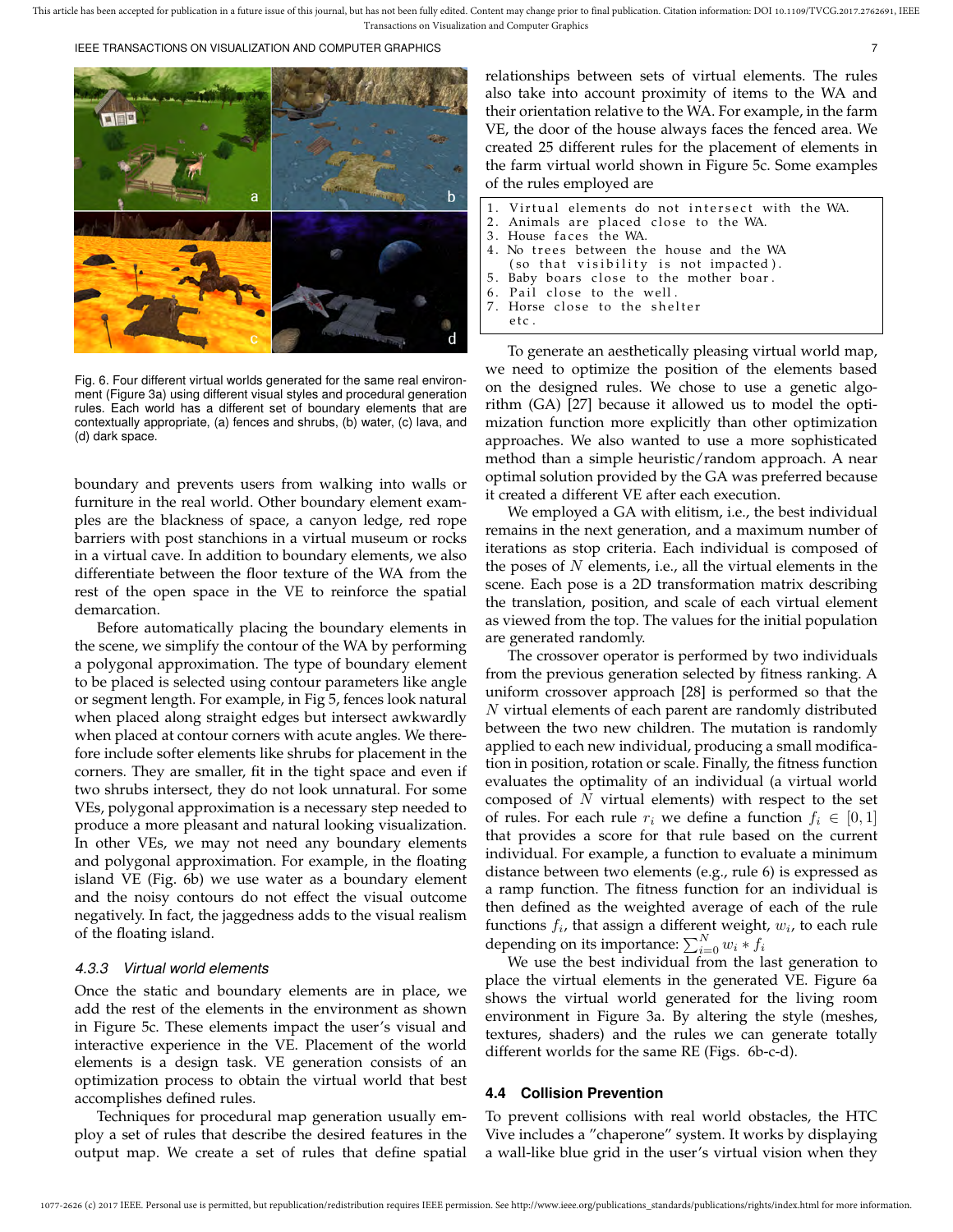IEEE TRANSACTIONS ON VISUALIZATION AND COMPUTER GRAPHICS 8



Fig. 7. The visual warning system. (a) User's view when approaching a wall with the warning system not yet enabled. (b) User's view when the warning system is enabled. A red tone covers the camera view to warn the user.

are in close proximity to the boundaries of their configured play area. If the user gets closer still to the boundary, the forward-facing camera gives them a sort of thermal view of their surroundings. We did not find any studies that explore if and how the "chaperone" system affects immersion in VR. However, in our experience some users chose to disable it for greater immersion, even at the risk of potential collisions with real world obstacles. In addition to overstepping the tracking area bounds, there is the potential obstacle of having a cord trailing the user around the room, which the Tango does not have, though wireless solutions for desktop VR devices have recently been announced.

Although boundary elements may be enough to avoid collisions in most cases, Oasis also implements a gradual warning system composed of three phases namely visual, aural, and haptic. Each phase is activated progressively from the least invasive to the most, as the user gets closer to a physical obstacle. In the first phase, the camera view is covered by a red filter when the user approaches an obstacle. The intensity of red increases as the user gets closer to the boundary (Fig. 7). In the second phase, an audio warning is emitted and the volume increases as the user gets closer to the obstacle. In the last phase, when a collision is imminent, a haptic signal is sent through vibration of the Tango tablet. Despite the warnings, it is possible that the user will reach out and touch an obstacle or their knee will inadvertently touch an obstacle especially when they are represented by water or other similar ground level boundary elements. In these situations, touching the obstacle will provide haptic feedback and deter further movement in that direction. However, we believe the previous warning phases will have been alarming enough to slow down the user's movements to prevent any dangerous collisions.

## **4.5 Object Detection and Tracking**

Object detection in the real world for use in our VE is a challenging task due to variations of viewpoint, occlusion, self-occlusion and sensor noise to name a few. We use the Sliding Shapes object detector [15]. This method slides a window along the 3D space of a depth map. Each position is evaluated using an ensemble of SVM classifiers to determine if the window contains a trained object. The positions with a score over a threshold are considered and non-maximum suppression is applied to remove duplicate detections. Figure 8 shows the input and output of the detection process.

Similar to many classification techniques, Sliding Shapes requires an initial training step. It uses a large set of synthetically generated object models of typical indoor objects



Fig. 8. Example of chair detection using the Sliding Shapes detector (a) RGB image. (b) Depth image (c) Detected chairs.

(e.g., chairs, tables, etc). Hence, objects that are considered for recognition and thereby interaction in our VE need to be selected a priori in order to perform offline training and classification. An automated system could ideally detect which objects are available in the room, select some of them for inclusion in the design, and choose object models which would be appropriate candidates as their virtual counterparts, using a rule-based system.

We capture several depth maps of the user's environment during the 3D scanning process for classifying objects in the scene. The final output after classification is the position, orientation and scale of a detected object that we use to position a similar object model in our VE at the beginning. The point cloud is also used for object tracking when the user is in VR mode.

In our example output, we detect a chair in the real world and place a corresponding chair in the VE at the same scale, position and orientation. We compare the object in the scene with 880 instances of chairs during classification to recognize not only that a particular object is a chair but also what type of chair, e.g., an office chair with wheels and armrests. This allows us to better match a virtual counterpart to the detected object and also enables detection of a very wide range of chairs. Detected objects are tracked in real-time when the user is in VR mode. We store the point cloud of the detected object in its original position and look for the object in each subsequent depth frame. Real-time tracking is achieved using ICP (Iterative Closest Point) [29] which provides the relative 3D transformation between two poses from two point clouds. We compare the depth map provided by Tango with the stored point cloud of the object to be tracked (e.g., chair). If a change in pose is detected, we update the virtual object's position accordingly. To improve performance and robustness, we only perform ICP when the user is looking at the object and we crop the input depth map to the volume surrounding object at its current position. ICP is unable to converge for large or fast object movements, especially since it is running on a mobile device, unlike the GPU based implementations like Kinect-Fusion [9]. While we have built marker-based tracking [30] to overcome this limitation, the need for adding markers in the user's environment takes away from the goal of creating a fully automated system for VR world generation.

## **5 USER EXPERIENCE**

An important feature of our system is its capability to support user interaction with physical elements, virtual elements, and other participants. We describe three interaction scenarios to highlight the possibilities of the VEs generated using our approach.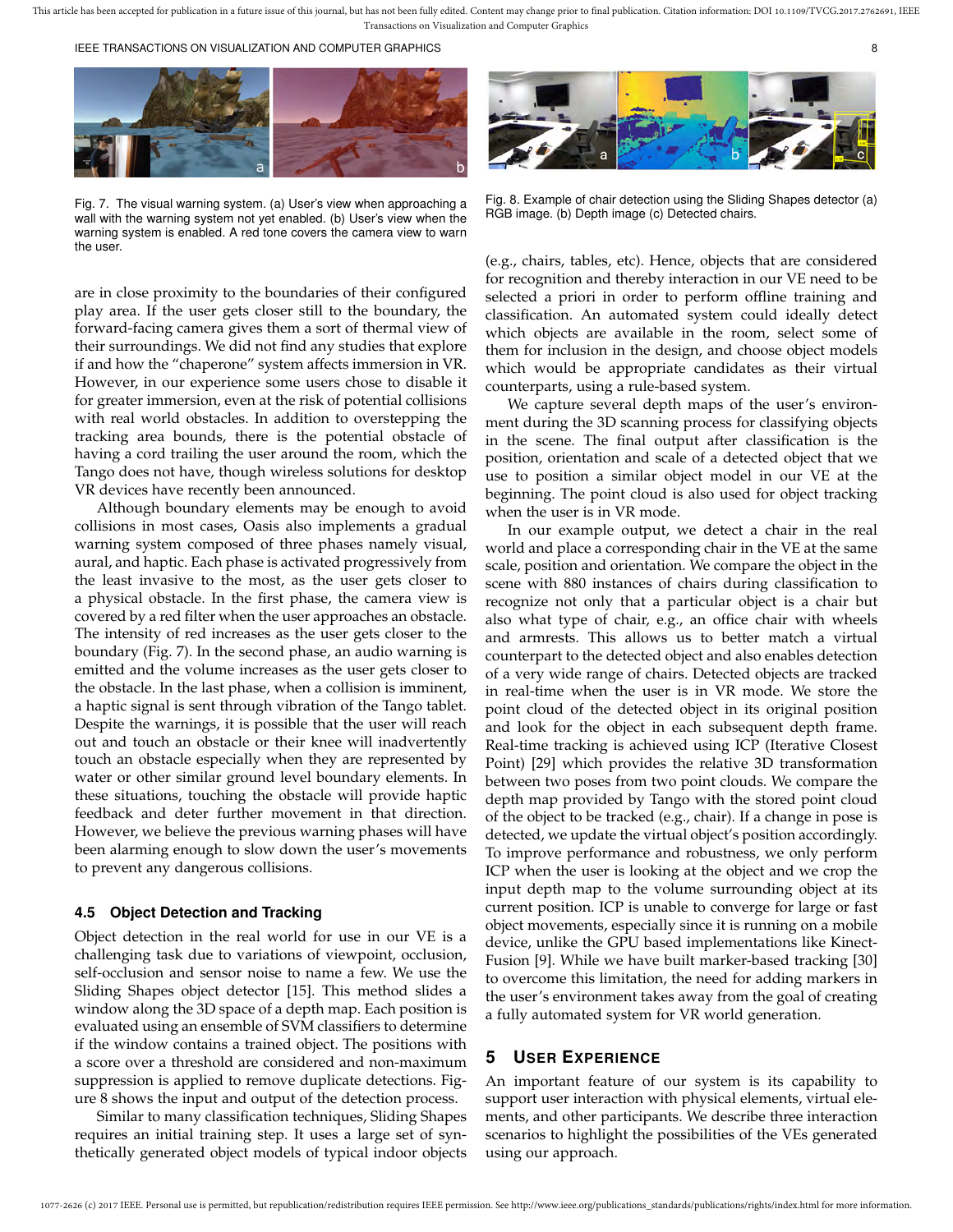IEEE TRANSACTIONS ON VISUALIZATION AND COMPUTER GRAPHICS 9



Fig. 9. Two users (Fig. 4i) share the VE from different REs. Top image and insets show the VE with the users' avatars and the position of the users in their REs. Bottom images show the first person point of view of each user.



Fig. 10. Shared VE (Fig. 4d) where the two WAs are not combined but arranged separately. As in Figure 9, two users are in different REs. Top images show the VE with the users' avatars and the position of the users in their REs. Bottom images show the first person point of view of each user.

Upon start of the application, the users enter a virtual world from a fixed position in the physical world that was mapped earlier and observes the generated outdoors through the Tango HMD. The objective behind adding passive haptics, i.e., when users touch or manipulate an object in the virtual world they simultaneously touch or manipulate a corresponding object in the physical world, is to embrace the domestic environment filled with furniture and objects by making it part of the users' experience.

In a generated VE, the detected object appears as a 3D model of the real one. It thus, presents the same affordances and allows the same interaction as its physical counterpart. The concept of *affordance* introduced by Gibson [31] refers to the interaction possibilities perceived by the observer of an object. For instance, a chair affords sitting.

## **5.1 Multiuser Interaction**

A significant element in Oasis is the implementation of a multiuser system which allows interaction between different users in the same VR world. Among the many possibilities, we focus on the following three:

- 1) All users are located in different physical spaces but share the same VE, as shown in Figures 9-10. In this case, the VE is automatically adapted to the different REs through a combined WA as explained in Section 4.2.
- 2) Two or more users share the same physical space as shown in Figure 11. In this case it is not required to adapt the REs as there is only one physical space. Users walk in the same space and interact through voice and touch as they would in real life.
- 3) One user is connected through VR while another uses a different modality to access the virtual world like a PC or a tablet in an asymmetrical VR scenario, as shown in Figure 12.



Fig. 11. Multiuser scenario (Fig. 4i) where two users share a single RE. Top image shows two users/avatars playing tic-tac-toe and the position of both the users in the RE are shown in the inset. Bottom two images show the views from a first person perspective of each user.

Scenario 1) is the most interesting as it allows geographically distributed people in completely different types of physical environments to interact together in a single and common VE which is generated automatically. A specific case is shown in Figure 10 where each user is placed in an independent part of the virtual world so that each person has their entire WA with no overlap with the other person. The users can still see each other and interact to some degree. Another scenario, presented in Figure 9 shows two WAs overlapping to afford closer interaction.

In our implementation of Scenario 3), the non-VR user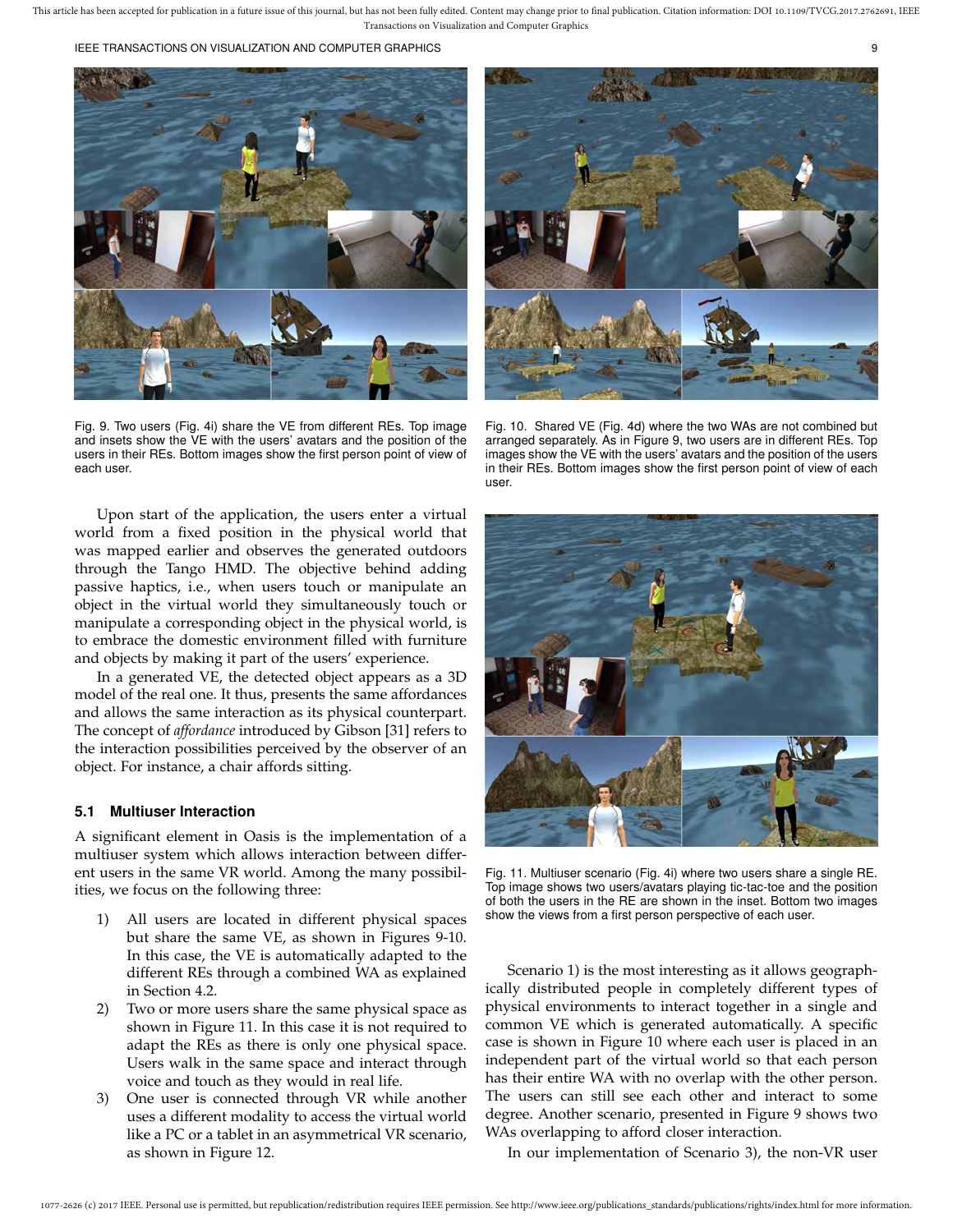#### IEEE TRANSACTIONS ON VISUALIZATION AND COMPUTER GRAPHICS 10



Fig. 12. Example of asymmetrical multiuser scenario. Male avatar user is connected through a computer, as shown in top image inset, while the female avatar user is connected using a Tango tablet worn as an HMD, as shown in the bottom image inset. The RE corresponds to 4a. In this case there is no need of a WA combination as only one RE is used.

is connected using a PC similar to playing a standard video game. We allow both, first and third person perspectives for the PC user. For the VR user this is transparent as they cannot distinguish between participants connected using a VR device or a PC. The main difference in this case is that there is no need to generate a combined WA since only the VR participant will have a WA and not the seated PC user. This setup allows for more people to participate in a shared VR experience without needing special VR equipment.

In addition to sharing a VE, users can also interact with one another. In the VE, each user is assigned a virtual avatar as shown in Figure 9 to indicate their position and orientation to the others. This avatar moves in the VE as the users walk in their REs (or is moved with the keyboard in the asymmetrical case). The avatar automatically synchronizes with the user real world movements, rotating according to Tango's orientation and displaying walking animation when users change their position in the RE.

Participants can interact with one another through their relative positions and orientations in the VE, even when they are in different physical spaces. Pose data allows the detection of specific actions or properties such as the distance between two users, when they look to each other or when a user is standing still or walking. A combined WA along with user pose data opens up the possibility of creating collaborative experiences such as virtual meeting rooms for teleworkers which automatically adapt to the different REs of each worker, or custom distance learning classes, collaborative painting, storytelling etc. Another big

opportunity is the creation of multiplayer games where the position and orientation of each user is employed for interaction with the environment and with other players. Examples can vary from simple tower defense games to something more complex such as team-based rail shooters or RPGs in the combined WA. We demonstrate using pose data for playful interactions through tic-tac-toe played on the ground by two users (Fig. 11).

#### **5.2 Physical Object Interaction**

In Figure 13b, we use a virtual chair that is similar in style to the rest of the elements in the generated virtual world. Because it is not a replica of the physical chair, its virtual and physical properties differ from an aesthetic and tactile perspective. The altered physical properties do not affect the way the objects functionality is perceived [21]. For example, in the VE, the material of the chair may appear to be made of wood or stone. This affects the way the object is perceived in terms of temperature, weight, texture, and hardness but not functionally; the user still expects to be able to use the chair for sitting. The visual discrepancy can be resolved by using a high-fidelity chair model that more closely matches the real chair. Prior work shows as long as the discrepancy between the visual information and the haptic information does not get too large, the visual information will dominate [32] and the discrepancy will not adversely impact the user's experience in virtual reality. In the chair example in Figure 13b, the user gets a more engaging tactile experience of sitting in a virtual chair while simultaneously sitting is the matching physical proxy. The example scene of a chair on a floating raft may seem contrived but the goal of that specific scene was to reiterate that obstacles like tables and walls in the room, that are outside the WA, are represented by a boundary element, e.g., water and not a virtual counterpart. Only the selected physical objects in the room have a surrogate virtual object with which the user can interact.

The presence of virtual representations of real world objects does not limit the flexibility of the generated VE as long as the number of detected and interactive objects is kept low. This low limit allows the design of interactions with some specific objects while still maintaining the idea of the virtual world being totally different from the real world.

It must be noted that since the user can get close to a detected interactive object, like the chair in Fig. 13b, the object needs to be included in the WA segmentation. We include the chair in the area by projecting the bounding box of the detected chair onto the estimated floor plane image. To avoid user collisions, interactive objects that are too close to obstacles need to be ignored (e.g., a pushed in chair). To do so we can consider different factors such as distance between potential interactive object and obstacle, required space to interact, object and obstacle heights, etc.

## **5.3 Virtual Object Interaction**

Some virtual elements in the VE respond to the user's presence, making the world feel alive. For example, in the sample world shown in Figure 13a, virtual animals flee when the user approaches or startles them. Though we demonstrate only a few, triggers based on changes in the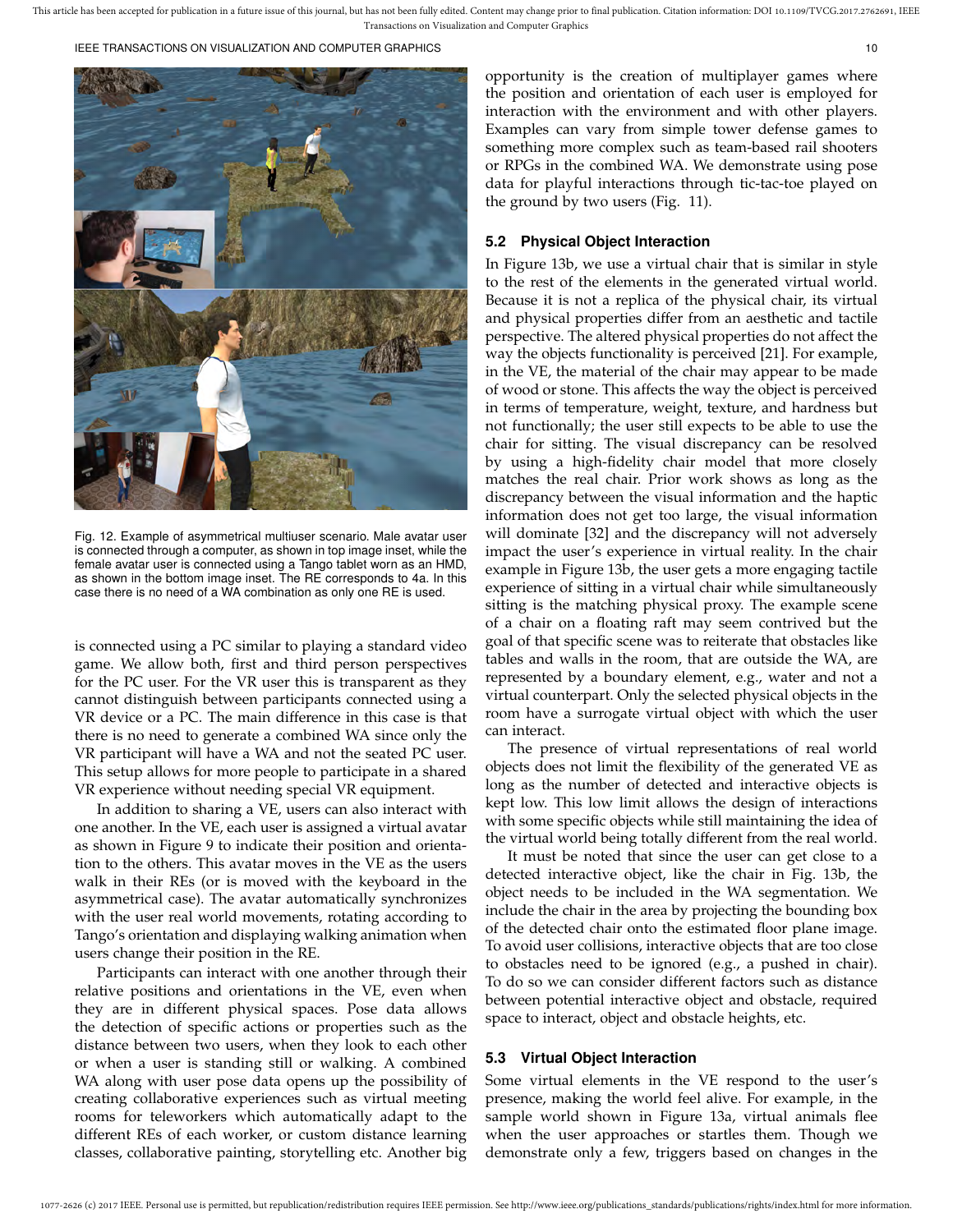IEEE TRANSACTIONS ON VISUALIZATION AND COMPUTER GRAPHICS **11** and 20 years 11 and 20 years 11 and 20 years 11 and 20 years 11 and 20 years 11 and 20 years 11 and 20 years 11 and 20 years 11 and 20 years 11 and 20 years 12



Fig. 13. User interactions in the virtual world. (a) Proximity based interaction with virtual elements (virtual world as seen from a first person perspective). (b) Interaction with a real chair through passive haptics (virtual world as seen from a third person perspective).

user's position and orientation can be easily included for a richer virtual experience. Possible triggers include, detecting if the user is looking at the floor, if they are bending or running, or if they have entered a particular area.

# **6 EVALUATION AND DISCUSSION**

## **6.1 Implementation Details**

The point cloud analysis, object detection and virtual world generation process was done on a Windows 10 computer with an Intel Core i7-6700K 4.0GHz processor and 16GB RAM. Object tracking was done on the mobile device. The virtual world was generated using the Unity game engine and textures, models and other 3D elements were downloaded from the Unity Assets Store.

Total time required to process a point cloud and generate a virtual environment was about 2-4 minutes for each physical space we tested, including the time taken to do the initial 3D mapping. A time consuming pre-processing task was object recognition, which varied from 20 minutes to 1 hour depending on the complexity of the scene and the object being detected. This performance can be improved drastically by reducing the large set of instances we test against, 880 in case of the chair, though that may reduce accuracy, which is necessary for sitting down. When we tested with 20-40 instances, the object detection time came down to 2 minutes.

We determined that since object recognition would be done once at the beginning, it would not impact the VR experience adversely by not running in real-time. However, keeping the physical object and its virtual counterpart in sync during VR mode was needed to avoid collisions and thus real-time object tracking was implemented. We achieved a frame rate of 20-25 fps during immersion with one object being tracked.

The GA employed a population of 1000 individuals, a mutation probability of 0.05 and a maximum number of 1000 iterations. These parameters, along with the weights  $w<sub>i</sub>$  of the fitness function were determined experimentally in order to fulfill the proposed rules.

We use the Tango tablet both as the 3D mapping device and as an HMD. It is self contained, mobile, provides low latency tracking in real-time, has higher computational resources than other similar tablet devices, and has integrated sensors that are necessary for accomplishing our goals. The Tango SDK provides functionality to perform 3D reconstruction and user tracking. The Constructor<sup>8</sup> tool for Tango was used for 3D reconstruction in our examples. All other steps, i.e., WA detection, VE generation, object recognition and tracking, were specifically implemented for this work. Any other HMD which allows inside-out user tracking could be used for the immersive experience. Since all we need is a standard point cloud of the physical environment, data from non-HMD devices like the Microsoft Kinect or the Intel RealSense camera would be acceptable for generating the VE. However, for object tracking, it would be necessary for the HMD to have a depth sensor in order to apply ICP in real-time, for our implementation.

In the multiuser system, each RE is scanned in the same way as in the single user system, using a Tango tablet device. The combined WA is estimated during the analysis of the point clouds and it takes about 2-4 seconds to calculate the combined WA for two REs. During immersion, each user shares their pose in the VE with everyone else over the network. For the asymmetrical case, a standard PC is employed.

## **6.2 Qualitative analysis**

We evaluated our system in different real environments and with several different users to test its functionality and capabilities. One evaluation task of paramount importance was safety of the system as users walk around while their senses of sight and sound are occluded. When the tiered warning system was disabled, some users ignored the boundary elements, as we expected, and had to be steered away from the physical obstacles. When the tiered warning system was enabled, those who ignored the boundary elements successfully managed to steer themselves away from the boundary, without external help. There were some minor collisions due to users reaching out with their arms that could not be prevented as we do not implement hand tracking.

For the tiered warning system, we consider the case of a user walking forward so it is only activated for obstacles that are at front of the user, not at the back or sides. During the pilot, users tended to step back when the warning was activated, especially the audio warning. This is why we chose to activate the warning system for obstacles in front of the user otherwise they may accidentally run into something if the warnings come from other directions. One user mistook the visual warning system for a game feature. Another user found it distracting.

Qualitative user feedback was positive and almost invariant. Test subjects were very excited, which is possibly caused by the novelty effect combined with a high level of presence in the fully immersive VR system. All subjects were tentative about sitting in the virtual/physical chair and expressed surprise on being able to do so. In more than 20 tests (with 10 participants), no subjects reported any nausea during or after the experience. This surprisingly good result may be explained by the lack of conflict between visual and vestibular cues.

In Figure 14 we present the results using our approach for three different physical environments. Each scene is a

8. Tango Constructor. https://github.com/lvonasek/tango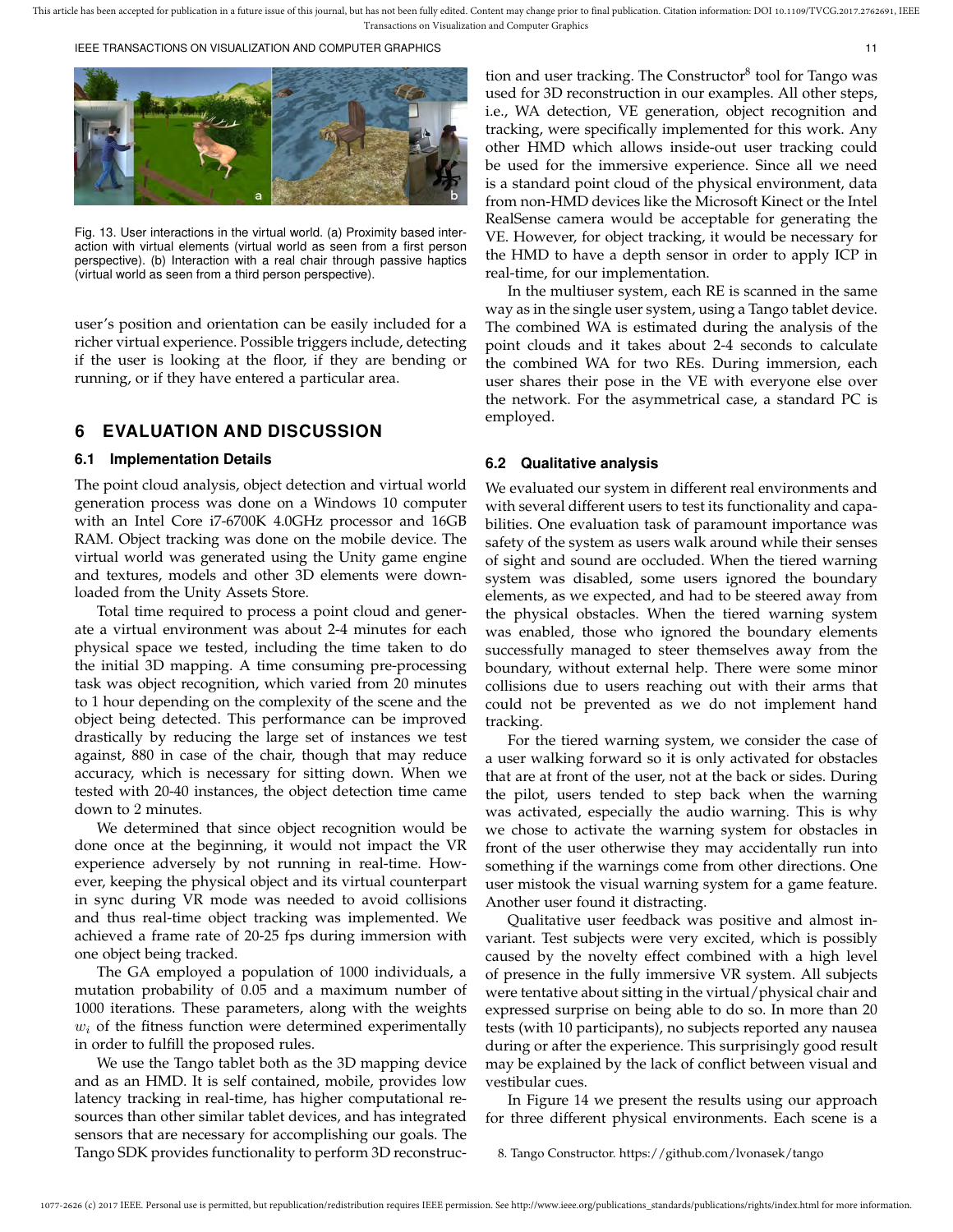IEEE TRANSACTIONS ON VISUALIZATION AND COMPUTER GRAPHICS 12



Fig. 14. Examples showing user immersion in three different real environments. (a) Hallway. (b) Office. (c) Living room.

visually-immersive real-walking VE that the user experiences through an HMD. The user can move, walk, bend down in the environment while their pose (position, orientation) is continuously tracked by the Tango device. Figure 14b shows interaction with a real chair.

The ability to generate larger than room-scale VEs and walk freely in them provides a significant improvement compared with existing commodity virtual reality systems, such as HTC Vive. By using boundary elements that perceptually imply a border, e.g., fences, the user clearly understands the demarcation between the space where they can safely move and the rest of the environment that is physically out of bounds but still accessible visually.

## **6.3 Multiuser qualitative analysis**

We designed an initial prototype of our multiuser system and ran a pilot study with four users in order to get feedback on social interaction as well as to find approaches for future improvements. We asked the participants to perform a task that required them to be in physical proximity in the VE. We did not include any detected chairs for the pilot as we wanted to focus on interaction between the users. Each user tried all three scenarios namely, 1) both users in the same physical space, 2) both users in different physical spaces, and 3) one user in VR and the other user connected through a PC. In general, reactions were positive. People appreciated being able to walk towards another user to get closer to them. They felt like they were standing next to each other, especially in scenario 2). Two users remarked that being able to see the full body of the other user helped them be aware of each other's personal space and also felt more realistic. All users expressed a desire to control their avatar's body movements, especially hands.

A primary concern that emerged from the feedback was the restricted movement space. This was due to the small sizes of the scanned physical spaces leading to an even smaller combined WA. This problem was specially noticeable for PC users as they could explore the full VE faster than a VR user by using the keyboard to move. This is indeed a limitation but can be mitigated by scanning the entire home/apartment/office instead of one room to expand the WA for each user.

Overall, sharing the virtual world with another user was appreciated and people enjoyed the experience. For communication, in scenario 1) users were able to talk naturally since they were in the same physical space. For scenario 2) and 3) we setup a Discord session to allow for voice chat. Participants played tic-tac-toe (see Fig. 11) by moving their body to the different spaces in the 3x3 grid. The tic-tactoe board was automatically placed on the floor of the WA and resized to fit as needed. All participants enjoyed this interaction and commented that it reminded them of their childhood games.

## **6.4 Limitations**

Our system has some limitations that are worth mentioning. The Tango device provides position and orientation data that is used in both the 3D reconstruction and motion tracking phases. In some cases, incorrect estimation of the user's pose can generate a displacement between their real and virtual world positions. The drift usually appears when the motion tracking system does not have reliable data to perform correct tracking, for example, because of fast movements, dimly lit spaces, relatively empty spaces with no features like blank walls and floors, or proximity of the device to obstacles such that camera images are not available. In the multiuser scenario where the RE is shared, we observed some tracking problems with the Tango device due to occlusions caused by the users bodies as well as sensor interference between the two Tango devices. Communication between the two users is important, if they are in the same RE, to prevent colliding with each other.

A user's sense of presence in the VE may be disrupted if they accidentally or purposefully touch the boundary elements. Since the boundary elements separate the WA from the obstacles in the physical space, touching them would mean touching a wall or a piece of furniture. However, since the boundary elements are not virtual counterparts of these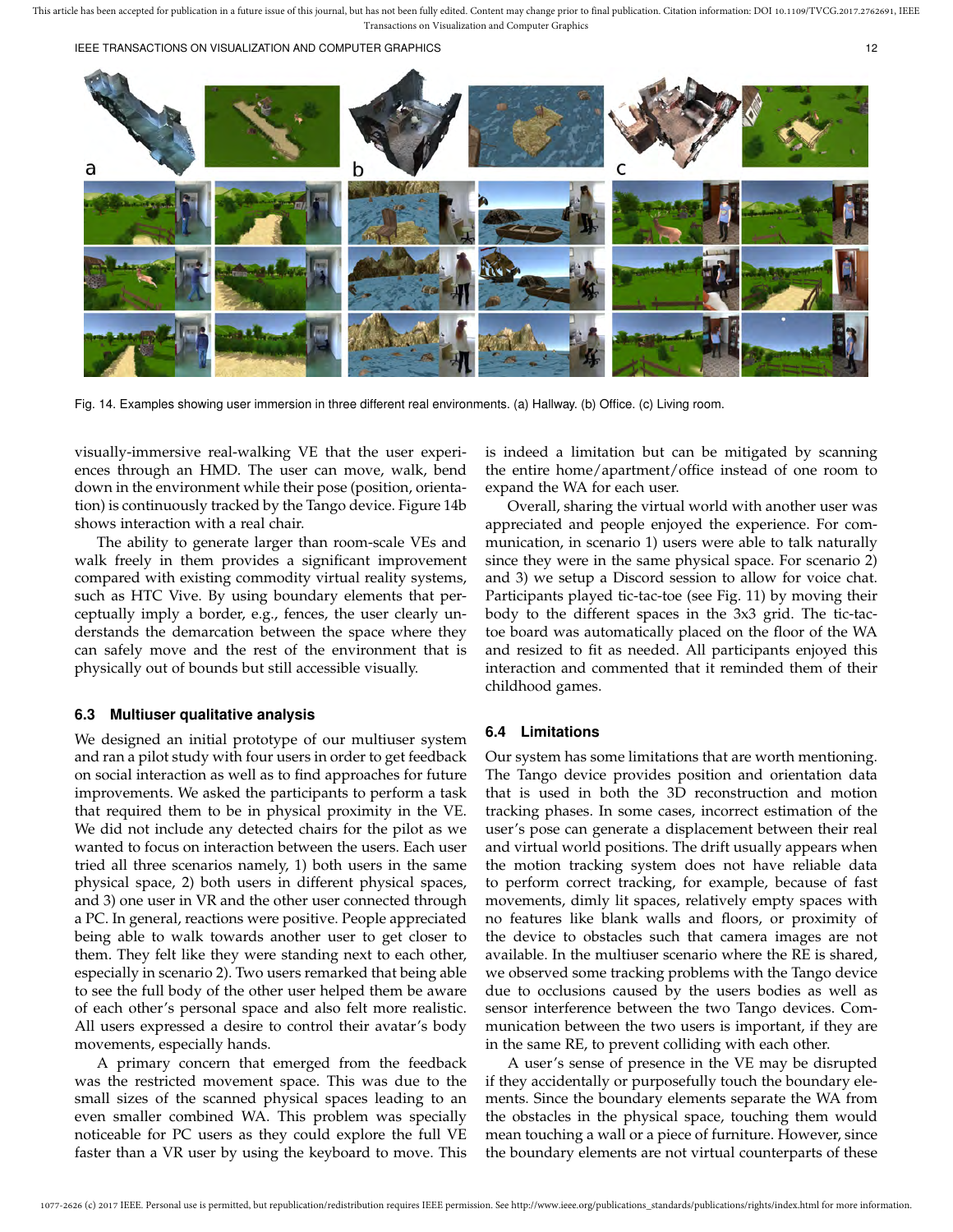#### IEEE TRANSACTIONS ON VISUALIZATION AND COMPUTER GRAPHICS 13 13

real world objects, the disconnect between touching a virtual shrub and a physical table may be jarring. We chose not to include virtual counterparts of all physical objects because we were interested in generating large open virtual spaces for the available indoor spaces instead of limiting ourselves to generating virtual spaces that have a 1:1 mapping with the available physical space, especially since that has been explored by [16].

Currently, we do not track other people or pets in the RE who could collide with or startle the VR user. We expect individuals not wearing an HMD to easily avoid colliding with the person wearing an HMD but pets may need to be tracked or temporarily removed from the space. Since one of the first steps in WA detection is estimating the planar floor in the environment, the proposed system is limited to environments that do not include, ramps or stairs. Contrary to Vive and other VR systems, Oasis allows creating VEs from large REs such as full apartments. This works well for the single user experience. However, in the multiuser case, the combined WA is usually smaller compared to the individual WAs as it is based on the overlapped area between the two. The final size of the combined WA depends on the specific shape of each individual's WA.

## **7 CONCLUSION AND FUTURE WORK**

In this paper, we described a novel VR generation system that uses the real world as a template and allows natural walking in the generated virtual world and incorporates haptic feedback. The system, thus, creates a highly immersive environment by combining egocentric scene viewing with proprioception, vestibular, and tactile feedback.

Our system is the first to allow casual users to quickly and easily create immersive and interactive VEs that can be experienced in an HMD. In order to achieve our design goals, we devised a procedural virtual world generation framework using 3D reconstruction and object recognition data. We demonstrated the procedural generation through the automatic creation of a variety of virtual scenes for the same physical environment. Besides overcoming the previously presented limitations, there are a few aspects of the system that we can improve upon in future work.

An immediate improvement would be adding a teleportation system for moving the combined WA to new locations in the virtual environment (as in [33]). While new locations would be restricted to only those places in the VE where the WA fits, the added teleportation would allow users to travel and explore much larger virtual spaces using relatively small physical spaces available for walking. To create the illusion of a larger combined WA, we can employ narrative and interaction design techniques such as virtual metaphors to delimit areas that can only be reached by specific users, e.g., doors that only open to certain users. This would allow users to seamlessly share parts of the VE corresponding to combined WAs while still being able to walk freely in their individual WAs. Similarly, metaphors can also be employed to share interactive physical objects, such as chairs, in multiuser scenarios even if the object is present in only one of the REs. For example, only one participant would be allowed to interact with the tracked object, e.g., a red chair can only be used by the red avatar.

User interaction can be improved by attaching a hand detection sensor device such as Leap Motion to each Tango Device. We believe including hand tracking will enhance the experience and allow for a larger set of interactions between users and between the users and the VE that go beyond proximity and orientation based interactions. This idea can be extended by adding a tracked full-body avatar that moves in sync with the user's real body movements. This may require using either a motion capture suit or some external tracking device like the Kinect or Vive though that would limit the size of the available walkable area.

To reduce user collisions in multiuser scenarios, a partial solution could be to implement a personal bubble (similar to Facebook Spaces) around each avatar that prevents others from coming close virtually. Prior research shows that real world proxemics behaviors work the same way in VR [34], [35]. Participants move out of the way when approached by virtual avatars and keep greater distances when there is mutual gaze [36]. As long as users match their physical behavior with their virtual behavior, the personal bubbles could successfully minimize awkwardness due to collisions.

Other important potential improvements to optimize system performance and subjective experience are: (i) Expanding object detection and tracking to a wider range of objects beyond furniture and potentially to other people and pets. (ii) Employing more sophisticated procedural map generation techniques for creating the virtual world. (iii) Providing predefined theme-based sets of 3D models (e.g., space, forest, fantasy) for giving the user an option to choose the theme for the generated VE. (iv) Real-time VR generation, where the virtual world unfolds and layers itself over the real world as the user walks around wearing an HMD.

## **REFERENCES**

- [1] I. E. Sutherland, "A head-mounted three dimensional display," in *Proceedings of the December 9-11, 1968, fall joint computer conference, part I*. ACM, 1968, pp. 757–764. 1
- [2] C. Cruz-Neira, D. J. Sandin, T. A. DeFanti, R. V. Kenyon, and J. C. Hart, "The cave: audio visual experience automatic virtual environment," *Communications of the ACM*, vol. 35, no. 6, pp. 64– 73, 1992. 1
- [3] G. Burdea and P. Coiffet, "Virtual reality technology," *Presence: Teleoperators and virtual environments*, vol. 12, no. 6, pp. 663–664, 2003. 1
- [4] S. Razzaque, Z. Kohn, and M. C. Whitton, "Redirected walking," in *Proceedings of EUROGRAPHICS*, vol. 9. Citeseer, 2001, pp. 105– 106. 1, 2
- [5] M. Usoh, K. Arthur, M. C. Whitton, R. Bastos, A. Steed, M. Slater, and F. P. Brooks Jr, "Walking > walking-in-place > flying, in virtual environments," in *Proceedings of the 26th annual conference on Computer graphics and interactive techniques*. ACM Press/Addison-Wesley Publishing Co., 1999, pp. 359–364. 1, 2
- [6] T. Field and P. Vamplew, "Generalised algorithms for redirected walking in virtual environments," 2004. 1
- [7] B. E. Insko, "Passive haptics significantly enhances virtual environments," Ph.D. dissertation, University of North Carolina at Chapel Hill, 2001. 1, 2, 3
- [8] H. G. Hoffman, "Physically touching virtual objects using tactile augmentation enhances the realism of virtual environments," in *Virtual Reality Annual International Symposium, 1998. Proceedings., IEEE 1998*. IEEE, 1998, pp. 59–63. 1, 2
- [9] R. A. Newcombe, S. Izadi, O. Hilliges, D. Molyneaux, D. Kim, A. J. Davison, P. Kohli, J. Shotton, S. Hodges, and A. Fitzgibbon, "Kinectfusion: Real-time dense surface mapping and tracking,' in *IEEE ISMAR*. IEEE, October 2011. [Online]. Available: [http:](http://research.microsoft.com/apps/pubs/default.aspx?id=155378) [//research.microsoft.com/apps/pubs/default.aspx?id=155378](http://research.microsoft.com/apps/pubs/default.aspx?id=155378) 2, 8